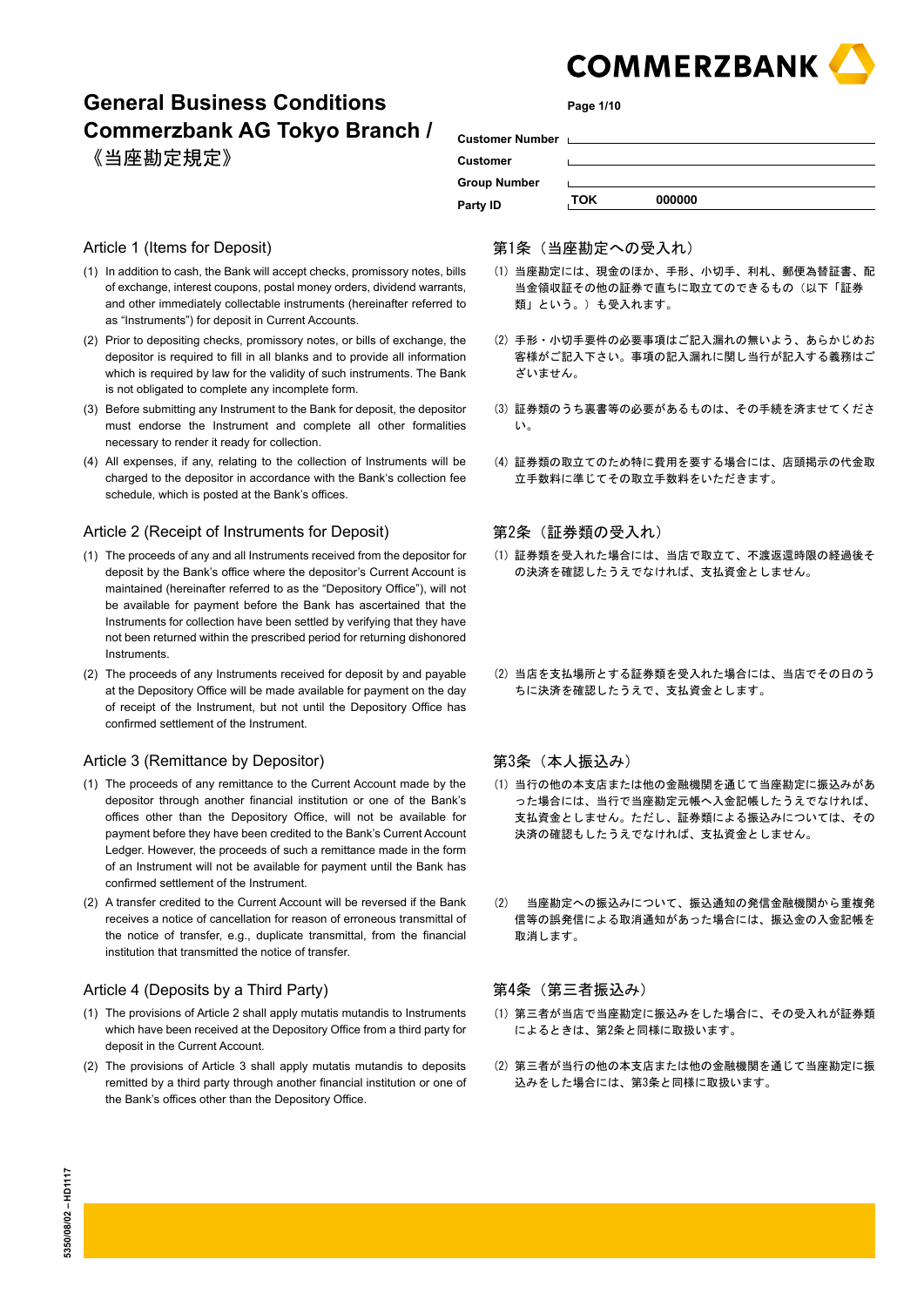

**Page 2/10**

|                     |     | Customer Number Later and Customer Number |
|---------------------|-----|-------------------------------------------|
| Customer            |     |                                           |
| <b>Group Number</b> |     |                                           |
| Party ID            | ток | 000000                                    |

# Article 5 (Dishonor of Received Instruments)

- (1) The Bank will promptly notify the depositor if an Instrument received for deposit in, or for remittance to, the Current Account as provided for in the preceding three Articles is dishonored and at the same time reverse the relevant entry in the Current Account Ledger. Upon request, the dishonored Instrument will be returned to the depositor at the office where the Instrument was received. If the dishonored Instrument was received from a third party as provided for in Article 4, it will be returned to that third party. However, in a situation in which Article 4, Paragraph 1 applies, the Bank may return the dishonored Instrument through the depositor to the third party that deposited it.
- (2) When the preceding Paragraph applies, the Bank will take procedures to preserve the holder's rights in respect of a dishonored Instrument only if it has received a written request to do so.

#### Article 6 (Procedure for Face Value Recognition)

When receiving or paying checks, promissory notes, or bills of exchange, the Bank will rely on and assume that amount as shown in the place specified for value to be correct, regardless of any other indications that may be shown elsewhere, whether in words or figures.

# Article 7 (Payment of Checks, Promissory Notes and Bills of Exchange)

- (1) The Bank is authorized to and will pay, by debiting the Current Account, checks presented for payment and promissory notes or bills of exchange presented for payment within the period prescribed for presentation.
- (2) Withdrawals from the Current Account shall be made by check. (2) 当座勘定の払戻しの場合には、小切手を使用してください。

# Article 8 (Forms for Checks, Promissory Notes, and Bills of Exchange)

- (1) The depositor is required to use the forms provided by the Bank when drawing checks on the Bank or promissory notes payable at the Depository Office.
- (2) When accepting bills of exchange payable at the Depository Office, the depositor is required to ascertain that the forms for such have been provided by financial institutions which are authorized to receive deposits.
- (3) The Bank will not honor any check, promissory note, or bill of exchange which does not comply with Paragraphs 1 and 2 of this Article.
- (4) Upon request, the Bank will provide the depositor with a reasonable quantity of check, promissory note, and bill of exchange forms, at cost.

# Article 9 (Payment Limits)

- (1) The Bank is not obligated to pay checks, promissory notes, or bills of exchange, etc., presented for payment in excess of the funds available for payment in the Current Account.
- (2) The Bank will not make any partial payments on checks, promissory notes or bills of exchange.

#### 第5条(受入証券類の不渡り)

- (1) 前3条によって証券類による受入れまたは振込みがなされた場合に、そ の証券類が不渡りとなったときは、直ちにその旨を本人に通知すると ともに、その金額を当座勘定元帳から引落し、本人からの請求があり しだいその証券類は受入れた店舗、または振込みを受付けた店舗で返 却します。ただし、第4条の場合の不渡証券類は振込みをした第三者に 返却するものとし、同条第1項の場合には、本人を通じて返却すること もできます。
- (2) 前項の場合には、あらかじめ書面による依頼を受けたものにかぎり、 その証券類について権利保全の手続をします。

# 第6条(手形、小切手の金額の取扱い)

 手形、小切手を受入れまたは支払う場合には、複記のいかんにかかわ らず、所定の金額欄記載の金額によって取扱います。

第7条(手形、小切手の支払)

- (1) 小切手が支払のために呈示された場合、または手形が呈示期間内に支 払のため呈示された場合には、当座勘定から支払います。
- 

第8条(手形、小切手用紙)

- (1) 当行を支払人とする小切手または当店を支払場所とする約束手形を振 出す場合には、当行が交付した用紙を使用してください。
- (2) 当行を支払場所とする為替手形を引受ける場合には、預金業務を営む 金融機関の交付した手形用紙であることを確認してください。
- (3) 前2項以外の手形または小切手については、当行はその支払をしませ  $\mathcal{L}_{\lambda}$
- (4) 手形用紙、小切手用紙の請求があった場合には、必要と認められる枚 数を実費で交付します。

#### 第9条(支払の範囲)

- (1) 呈示された手形、小切手等の金額が当座勘定の支払資金を超える場合 には、当行はその支払義務を負いません。
- (2) 手形、小切手の金額の一部支払はしません。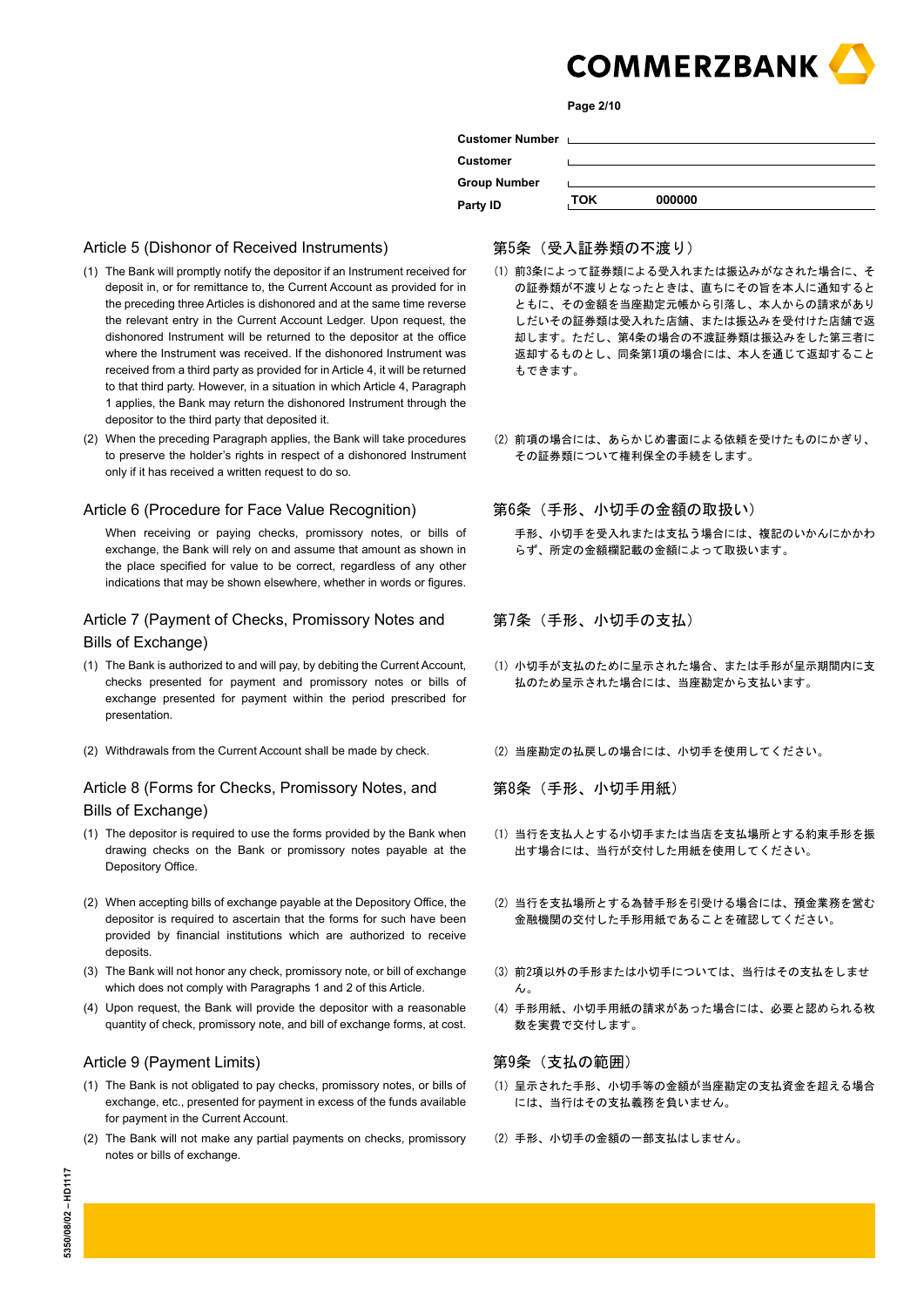

**Page 3/10**

|                     |     | Customer Number Laterature and Customer Number |
|---------------------|-----|------------------------------------------------|
| <b>Customer</b>     |     |                                                |
| <b>Group Number</b> |     |                                                |
| Party ID            | ток | 000000                                         |
|                     |     |                                                |

# Article 10 (Choice of Payment)

If the total amount of all checks, promissory notes, or bills of exchange, etc., received to be paid on the same business day exceeds the funds available for payment in the Current Account, then the Bank may select, at its sole discretion, on which instruments to make payments.

# Article 11 (Excessive Drawing)

- (1) When the Bank, notwithstanding Article 9, Paragraph 1, has paid at its discretion a check, promissory note, or bill of exchange, etc., in excess of the funds available for payment, the depositor shall reimburse the Bank, immediately upon demand, for payment of the deficiency.
- (2) Damages resulting from the payment of the deficiency mentioned in the preceding Paragraph shall be calculated at the rate of 14% per annum (on a per diem basis based on a 365 day year), pursuant to the method specified by the Bank.
- (3) Any funds received for deposit in the Current Account after the Bank has made a payment as provided for in Paragraph 1 of this Article will be first allocated to reimburse the Bank for payment of the deficiency.
- (4) Should the depositor fail to reimburse the Bank as provided for in Paragraph 1 of this Article, or fail to pay damages as provided for in Paragraph 2 of this Article, the Bank shall be entitled to set off all such claims at any time against any and all accounts or liabilities of the Bank to the depositor regardless of their maturities.
- (5) As long as any liability to reimburse the Bank for payment of a deficiency as provided for in Paragraph 1 of this Article is outstanding, all Instruments received by the Bank from the depositor for deposit in the Current Account shall be deemed to be assigned to the Bank as security for such reimbursement liability.

### Article 12 (Debits for Bank Charges, etc.)

- (1) The Bank may at any time, without using checks, deduct funds from the Current Account to cover the interest on loans, discount charges, service fees, guarantee fees, expenses, and other similar charges owned to the Bank by the depositor.
- (2) For automatic payment of various charges, etc., from the Current Account, the depositor must follow the procedures prescribed by the Bank.

#### Article 12A (Account Maintenance Fee)

The Bank will, as separately specified in the attached fee schedule, charge an account maintenance fee on a calendar monthly basis for the Current Accounts of all depositors who do not – either directly or through an affiliate (defined as entities of the same group such as subsidiaries, parent or sister companies but excluding special purpose vehicles established for investments purposes) – use any of the Bank's other services or products as specified below within a calendar year. The fee shall be paid annually to the Bank by the 10th day of December in each calendar year (and if the day is not a banking day, the following banking day). The Bank is entitled to withdraw such account maintenance fee in accordance with Article 12. The Bank may change the fee schedule from time to time by giving not less than two months' prior notice to depositors, either through individual notices or by publication of a general notice on its website.

#### 第10条(支払の選択)

 同日に数通の手形、小切手等の支払をする場合にその総額が当座勘定 の支払資金を超えるときは、そのいずれを支払うかは当行の任意とし ます。

#### 第11条 (過振り)

- (1) 第9条の第1項にかかわらず、当行の裁量により支払資金を超えて手 形、小切手等の支払をした場合には、当行からの請求がありしだい直 ちにその不足金を支払ってください。
- (2) 前項の不足金に対する損害金の割合は年14% (年365日の日割計算)と し、当行所定の方法によって計算します。
- (3) 第1項により当行が支払をした後に当座勘定に受入れまたは振込まれた 資金は、同項の不足金に充当します。
- (4) 第1項による不足金、および第2項による損害金の支払がない場合に は、当行は諸預り金その他の債務と、その期限のいかんにかかわら ず、いつでも差引計算することができます。
- (5) 第1項による不足金がある場合には、本人から当座勘定に受入れまたは 振込まれている証券類は、その不足金の担保として譲り受けたものと します。

#### 第12条(手数料等の引落し)

- (1) 当行が受取るべき貸付金利息、割引料、手数料、保証料、立替費用、 その他これに類する債権が生じた場合には、小切手によらず、当座勘 定からその金額を引落すことができるものとします。
- (2) 当座勘定から各種料金等の自動支払をする場合には、当行所定の手続 をしてください。

#### 第12A条 (口座管理手数料)

 当座勘定において、当行又は当行の関連会社(子会社、親会社、兄 弟会社等のグループ会社の法人を意味し、投資目的で設立された特別 目的会社(SPC)は含まれません。)が提供する以下のいずれのサービス 又は商品も暦年中にご利用されない場合には、毎月, 別添の手数料表 に従って口座管理手数料をいただきます。口座管理手数料は、毎年12 月10日(但し、その日が銀行営業日でない場合にはよく銀行営業日) に支払われるものとします。当行は、第12条に従い、口座管理手数料 の請求を放棄することができます。個別の通知又は当行のウェブサイ トによって二か月以上前にお知らせすることにより、当行は別添の手 数料の内容を変更することがあります。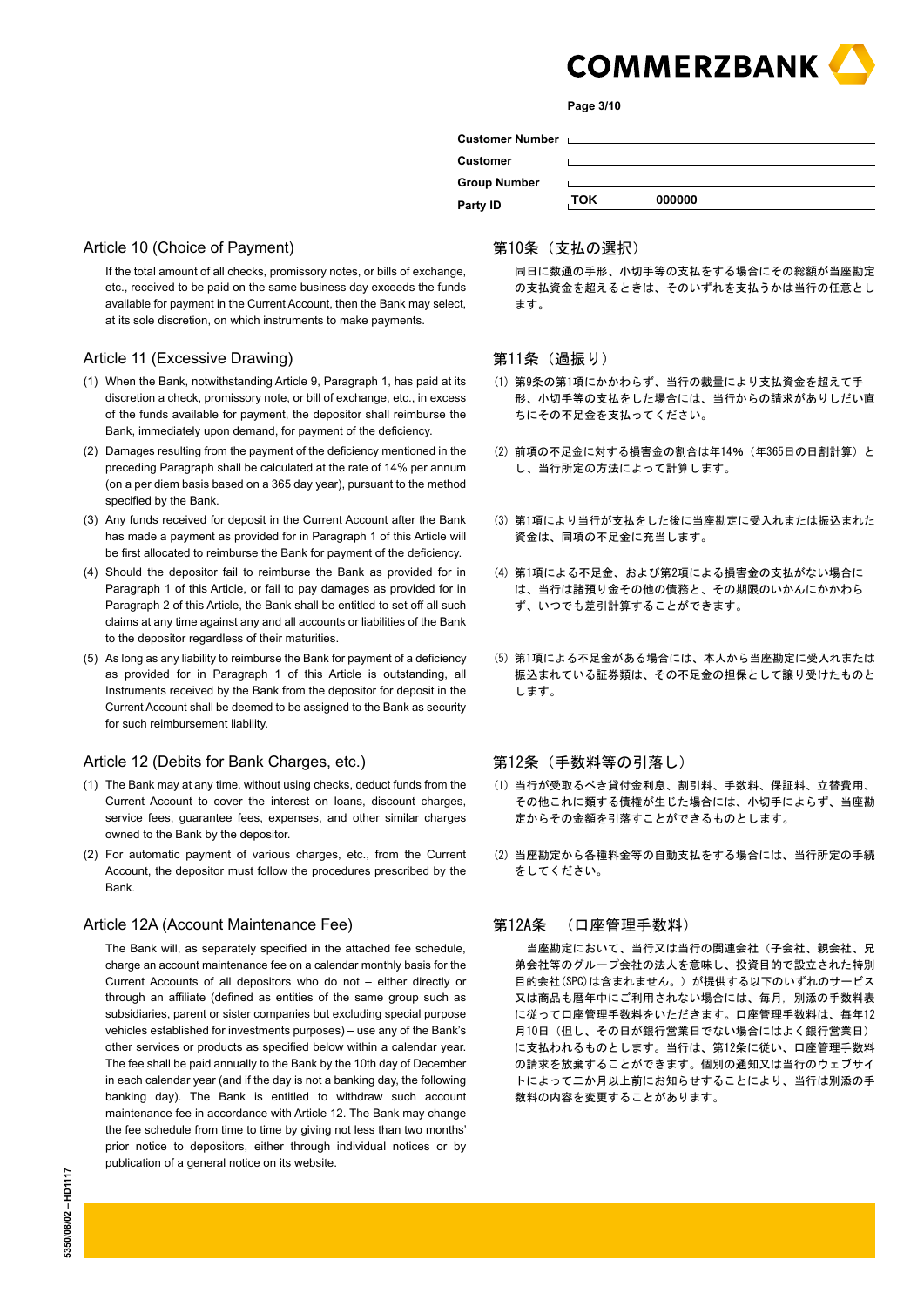

**Page 4/10**

| <b>Customer Number</b> |     | and the contract of the contract of the contract of the contract of the contract of the contract of the contract of |  |
|------------------------|-----|---------------------------------------------------------------------------------------------------------------------|--|
| <b>Customer</b>        |     |                                                                                                                     |  |
| <b>Group Number</b>    |     |                                                                                                                     |  |
| Party ID               | ток | 000000                                                                                                              |  |

Other services of the Bank include:

- Trade and export finance services
- Credit or guarantee lines, including aircraft financing
- Derivative products
- GPP (Global Payment Plus) online banking service

#### Article 13 (Cashier's Checks)

The Bank will not certify or guarantee any checks drawn by the depositor. Instead, the Bank will issue Cashier's Checks upon request, deducting the amount of the Cashier's Checks from the Current **Account** 

#### Article 14 (Filing of Seal Impression, etc.)

- (1) A specimen of the seal impression or signature to be used for Current Account transactions must be filed with the Depository Office in advance on the form provided by the Bank.
- (2) If Current Account transactions are to be effected by a proxy, the name and a specimen of the seal impression or signature of the proxy must also be filed with the Depository Office by the depositor in the same manner as provided for in the preceding Paragraph.

#### Article 15 (Changes in Matters Filed)

- (1) Immediate notice must be provided in writing to the Depository Office of loss of any check, promissory note, bill of exchange, blank form of any check or promissory note, or the seal, as well as of any change in respect of any matters filed with the Depository Office, such as the depositor's name, trade name, representative, proxy, seal, address or telephone number.
- (2) The Bank is not responsible for any damages caused prior to the receipt of a written notice as provided for in the preceding Paragraph.
- (3) Any notice or document, etc., sent by the Bank that is received late or fails to reach the depositor due to the depositor's failure to notify the Depository Office of any changes as required in Paragraph 1 of this Article, shall be deemed to have arrived at the time it normally should have arrived.

#### Article 16 (Authenticity of Seal Impression, etc.)

- (1) The Bank is not responsible for any damages arising from forgery, alteration, or other wrongful acts in respect of checks, promissory notes, bills of exchange, or other items submitted to the Bank, so long as the Bank has verified with reasonable care the seal impression(s) or signature(s) appearing on such items against the specimens filed with the Depository Office.
- (2) The provisions of the preceding Paragraph shall apply mutatis mutandis to all damages that may result from imitation, alteration or misappropriation of check, promissory note, or bill of exchange forms used, so long as the Bank has believed, with reasonable care, that the checks, promissory notes, or bills of exchange presented to it have been made on the proper forms mentioned in Article 8.
- (3) The provisions of Paragraph 1 of this Article shall also apply mutatis mutandis to any damages which result from the violation of these Terms and Conditions of Current Accounts, or any other directions issued by the Bank in regard to the use of check, promissory note, and bill of exchange forms.

サービス又は商品としては、以下のものを含みます

- 貿易及び輸出金融業務
- 融資、信用保証 (航空機ファイナンスを含む)
- デリバティブ商品
- GPP(グローバルペイメントプラス)オンラインバンキングサービス

#### 第13条(支払保証に代わる取扱い)

 小切手の支払保証はしません。ただし、その請求があるときは、当行 は自己宛小切手を交付し、その金額を当座勘定から引落します。

# 第14条(印鑑等の届出)

- (1) 当座勘定の取引に使用する印鑑(または署名鑑)は、当行所定の用紙 を用い、あらかじめ当店に届出てください。
- (2) 代理人により取引をする場合には、本人からその氏名と印鑑(または 署名鑑)を前項と同様に届出てください。

# 第15条(届出事項の変更)

- (1) 手形、小切手、約束手形用紙、小切手用紙、印章を失った場合、また は印章、名称、商号、代表者、代理人、住所、電話番号その他届出事 項に変更があった場合には、直ちに書面によって当店に届出てくださ い。
- (2) 前項の届出の前に生じた損害については、当行は責任を負いません。
- (3) 第1項による届出事項の変更の届出がなかったために、当行からの通知 または送付する書類等が延着しまたは到達しなかった場合には、通常 到達すべき時に到達したものとみなします。

#### 第16条(印鑑照合等)

- (1) 手形、小切手または諸届け書類に使用された印影または署名を、届出 の印鑑(または署名鑑)と相当の注意をもって照合し、相違ないもの と認めて取扱いましたうえは、その手形、小切手、諸届け書類につ き、偽造、変造その他の事故があっても、そのために生じた損害につ いては、当行は責任を負いません。
- (2) 手形、小切手として使用された用紙を、相当の注意をもって第8条の交 付用紙であると認めて取扱いましたうえは、その用紙につき模造、変 造、流用があっても、そのために生じた損害については、前項と同様 とします。
- (3) この規定および別に定める手形用法、小切手用法に違反したために生 じた損害についても、第1項と同様とします。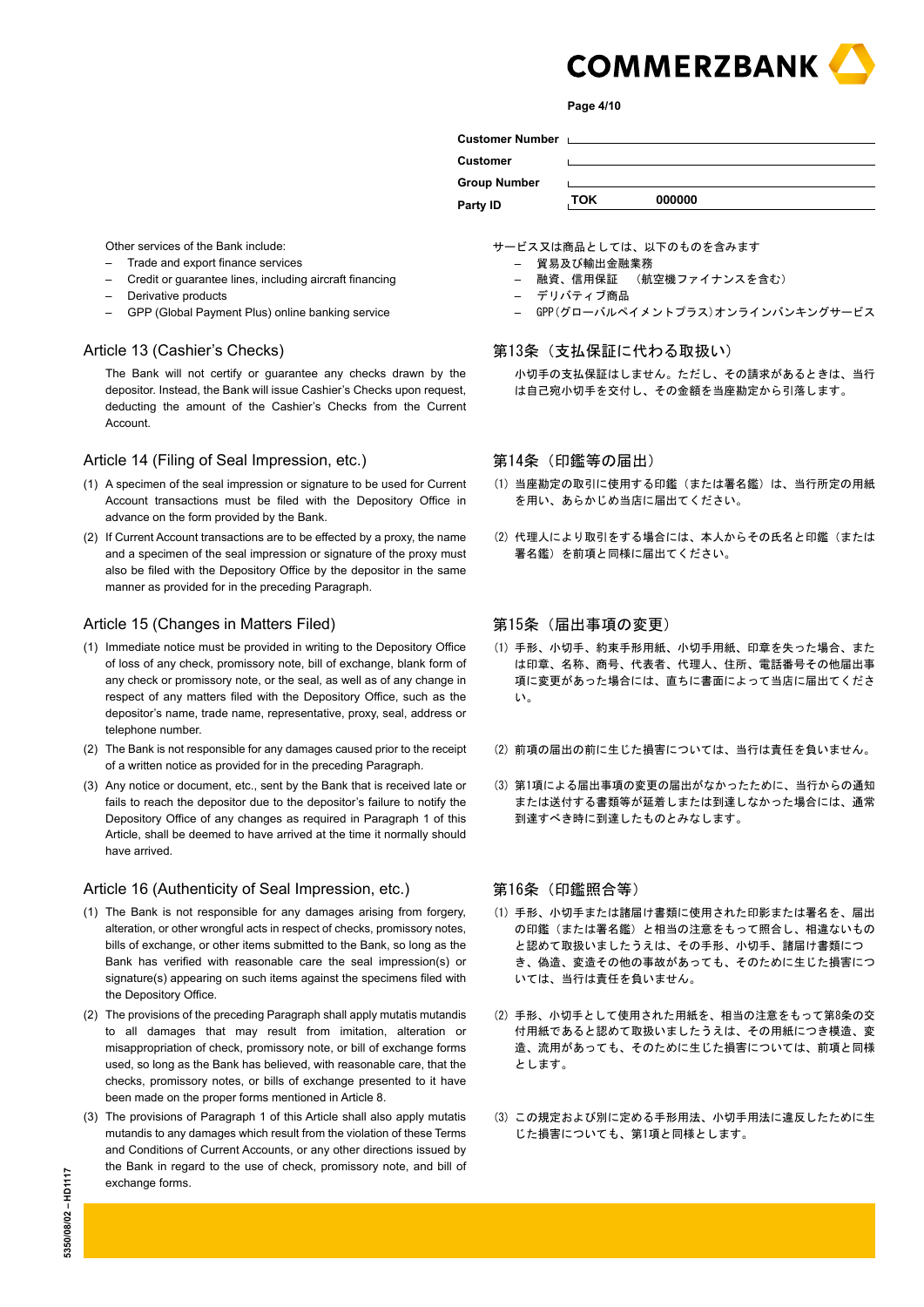

**Page 5/10**

| Customer Number <u>Letter and the manufacture</u> |     |        |
|---------------------------------------------------|-----|--------|
| Customer                                          |     |        |
| <b>Group Number</b>                               |     |        |
| Party ID                                          | TOK | 000000 |
|                                                   |     |        |

# Article 17 (Checks, etc., with Blanks)

- (1) In drawing checks, promissory notes, or bills of exchange, or in accepting bills of exchange, the depositor is required to fill in all blanks as completely as possible, as required by law for the validity of such instruments. Notwithstanding any omissions, the Bank may pay without notifying the depositor:
	- i. checks, promissory notes, or bills of exchange payable on a fixed date which lack the drawing date; or
	- ii. promissory notes or bills of exchange which lack the payee's name.
- (2) The Bank is not responsible for any damages that may result from any actions taken in accordance with the preceding Paragraph.

#### Article 18 (Crossed Checks)

- (1) The Bank may pay the bearer of a crossed check that is presented for payment which bears on its reverse side the depositor's seal impression or signature as filed with the Depository Office.
- (2) The Bank is not responsible for any damages covered by Article 38, Paragraph 5 of the Law on Cheques of Japan which arise from any actions taken in accordance with the preceding Paragraph. If, however, as a result of any such action the Bank is compelled to pay damages to a third party, the Bank shall be entitled to reimbursement from the depositor.

#### Article 19 (Inquiry Waived)

- (1) The Bank may pay any promissory note or bill of exchange without inquiring as to whether any necessary approval has been received, even if any act related to the promissory note or bill of exchange requires the approval of a board of directors or meeting of shareholders, or some other procedure of a similar type.
- (2) The Bank is not responsible for any damages that may result from any actions taken in accordance with the preceding Paragraph.

#### Article 20 (Interest)

The Bank will not pay any interest on credit balances in the Current Account.

#### Article 21 (Information on Balances)

Upon request, the Bank will furnish the depositor with information on entries in or the balance of the Current Account in accordance with the procedures specified by the Bank.

#### Article 22 (Prohibition of Transfer or Pledge)

The depositor may not transfer or pledge the deposit in the Current Account.

#### Article 23 (Termination)

(1) The Current Account may be terminated at any time at the discretion of either party. Notice of termination by the depositor shall be in writing.

# 第17条(振出日、受取人記載もれの手形、小切手)

- (1) 手形 小切手を振出しまたは為替手形を引受ける場合には、手形要 件、小切手要件をできるかぎり記載してください。もし、小切手もし くは確定日払の手形で振出日の記載のないものまたは手形で受取人の 記載のないものが呈示されたときは、その都度連絡することなく支払 うことができるものとします。
- (2) 前項の取扱いによって生じた損害については、当行は責任を負いませ ん。

#### 第18条(線引小切手の取扱い)

- (1) 線引小切手が呈示された場合、その裏面に届出印の押なつ(または届 出の署名)があるときは、その持参人に支払うことができるものとし ます。
- (2) 前項の取扱いをしたため、小切手法第38条第5項の規定による損害が生 じても、当行はその責任を負いません。また、当行が第三者にその損 害を賠償した場合には、振出人に求償できるものとします。

第19条 (自己取引手形等の取扱い)

- (1) 手形行為に取締役会の承認、社員総会の認許その他これに類する手続 を必要とする場合でも、その承認等の有無について調査を行うことな く、支払をすることができます。
- (2) 前項の取扱いによって生じた損害については、当行は責任を負いませ  $\mathcal{L}_{\lambda}$

#### 第20条 (利息)

 当座預金には利息をつけません。

第21条 (残高の報告)

 当座勘定の受払または残高の照会があった場合には、当行所定の方法 により報告します。

# 第22条(譲渡、質入れの禁止)

 この預金は、譲渡または質入れすることはできません。

# 第23条(解約)

(1) この取引は、当事者の一方の都合でいつでも解約することができま す。ただし、当行に対する解約の通知は書面によるものとします。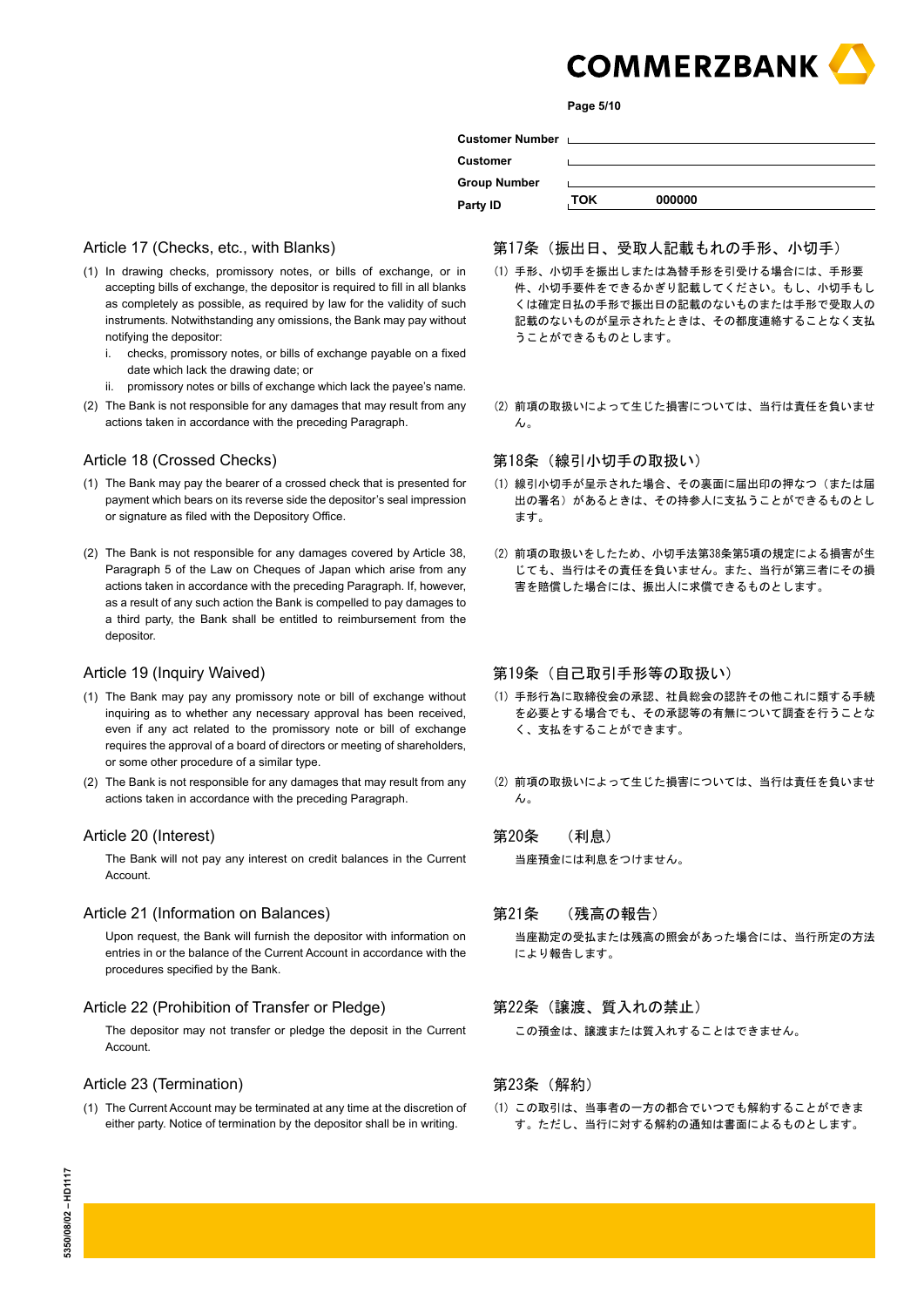

**Page 6/10**

| Customer Number Letter Management Customer Number |            |                                                                                                                 |  |
|---------------------------------------------------|------------|-----------------------------------------------------------------------------------------------------------------|--|
| Customer                                          |            |                                                                                                                 |  |
| <b>Group Number</b>                               |            | the contract of the contract of the contract of the contract of the contract of the contract of the contract of |  |
| Party ID                                          | <b>TOK</b> | 000000                                                                                                          |  |
|                                                   |            |                                                                                                                 |  |

- (2) If any of the following Clauses applies and the continuation of transactions is inappropriate for the Bank, the Bank is permitted to discontinue this transaction or terminate this deposit by notice of termination. Notably, the Bank accepts no liability for losses that result from such termination. The Bank is not responsible for any damages that may result from any actions taken in accordance with the termination. Moreover, if a loss is sustained by the Bank due to such termination, the depositor will be required to indemnify the Bank for the loss.
	- (1) If it is found that false declarations were made in relation to the representations and warranties made at the time of the application for the opening accounts
	- (2) If the depositor is, corresponds to, or becomes a "bōryokudan" organized crime group, "bōryokudan'in" organized crime group member, or a person who has ceased to be a "bōryokudan'in" organized crime group member within less than five years, or a "bōryokudan" quasi – member, "bōryokudan" related enterprise, or corporate racketeer, etc., or "bōryokudan" fronting as civil activist or political organization, or "bōryokudan" with special capabilities, etc., or otherwise corresponds to any of the foregoing (in the following collectively referred to as "bōryokudan'in" organized crime group member, etc."), or falls into any of the following categories:
		- A) Found to be in a relation of management control by "bōryokudan'in" organized crime group members, etc.
		- B) Found to be in a relation of actual management involvement by "bōryokudan'in" organized crime group members, etc.
		- C) Found to be in a relation of unlawfully using "bōryokudan'in" organized crime group members, etc., such as for the purpose of unlawful personal gain, gain for the benefit of an owned company, or gain for the benefit of a third party, or for the purpose of harming a third party
		- D) Found to be in a relation of providing funds or other benefits to "bōryokudan'in" organized crime group members, etc.
		- E) Found to be as a corporate officer or person actually involved in management to be in a socially improper relation with "bōryokudan'in" organized crime group members, etc.
	- (3) In case the depositor in person or using a third party, has committed any of the following acts
		- A) Commit acts of violence A and a set of violence A and a set of the A and a set of the A and a set of th
		- B) Bring unreasonable claims in excess of statutory liability B) 法的な責任を超えた不当な要求行為
		- C) Use threatening language or violence in relation to transactions with the Bank
		- D) Damage the reputation of the Bank by spreading rumors, using deception, or using force, or commit acts to obstruct the operations of the Bank.
		- E) Other acts similar to A through D. <br>
		E) その他前AからDに準ずる行為
- (3) If a termination notice dispatched by the Bank to the depositor at the depositor's address as filed with the Bank cannot be delivered or delivery is delayed, such notice shall be deemed to have arrived at the time it normally should have arrived.
- (2) 前項のほか、次の各号の一にでも該当し、預金者との取引を継続する ことが不適切である場合には、当行はこの取引を停止し、または解約 の通知をすることによりこの当座預金を解約することができるものと します。なお、この解約によって生じた損害については、当行は責任 を負いません。また、この解約により当行に損害が生じたときは、そ の損害額を支払ってください。
	- (1) 預金開設申込時にした表明・確約に関して虚偽の申告をしたこと が判明した場合
	- (2) 本人が、暴力団、暴力団員、暴力団員でなくなったときから5年を 経過しない者、暴力団準構成員、暴力団関係企業、総会屋等、社 会運動標ぼうゴロまたは特殊知能暴力集団等、その他これらに準 ずる者(以下これらを「暴力団員等」という。)に該当し、また は次のいずれかに該当することが判明した場合
	- A) 暴力団員等が経営を支配していると認められる関係を有するこ と
		- B) 暴力団員等が経営に実質的に関与していると認められる関係を 有すること
		- C) 自己、自社もしくは第三者の不正の利益を図る目的または第三 者に損害を加える目的をもってするなど、不当に暴力団員等を 利用していると認められる関係を有すること
		- D) 暴力団員等に対して資金等を提供し、または便宜を供与するな どの関与をしていると認められる関係を有すること
		- E) 役員または経営に実質的に関与している者が暴力団員等と社会 的に非難されるべき関係を有すること
	- (3) 本人が、自らまたは第三者を利用して次のいずれかに一にでも該 当する行為をした場合
		-
		-
		- C) 取引に関して脅迫的な言動をし、または暴力を用いる行為
		- D) 風説を流布し、偽計を用いまたは威力を用いて当行の信用を毀 損し、または当行の業務を妨害する行為

(3) 当行が解約の通知を届出の住所にあてて発信した場合に、その通知が 延着し、または到達しなかったときは、通常到達すべき時に到達した ものとみなします。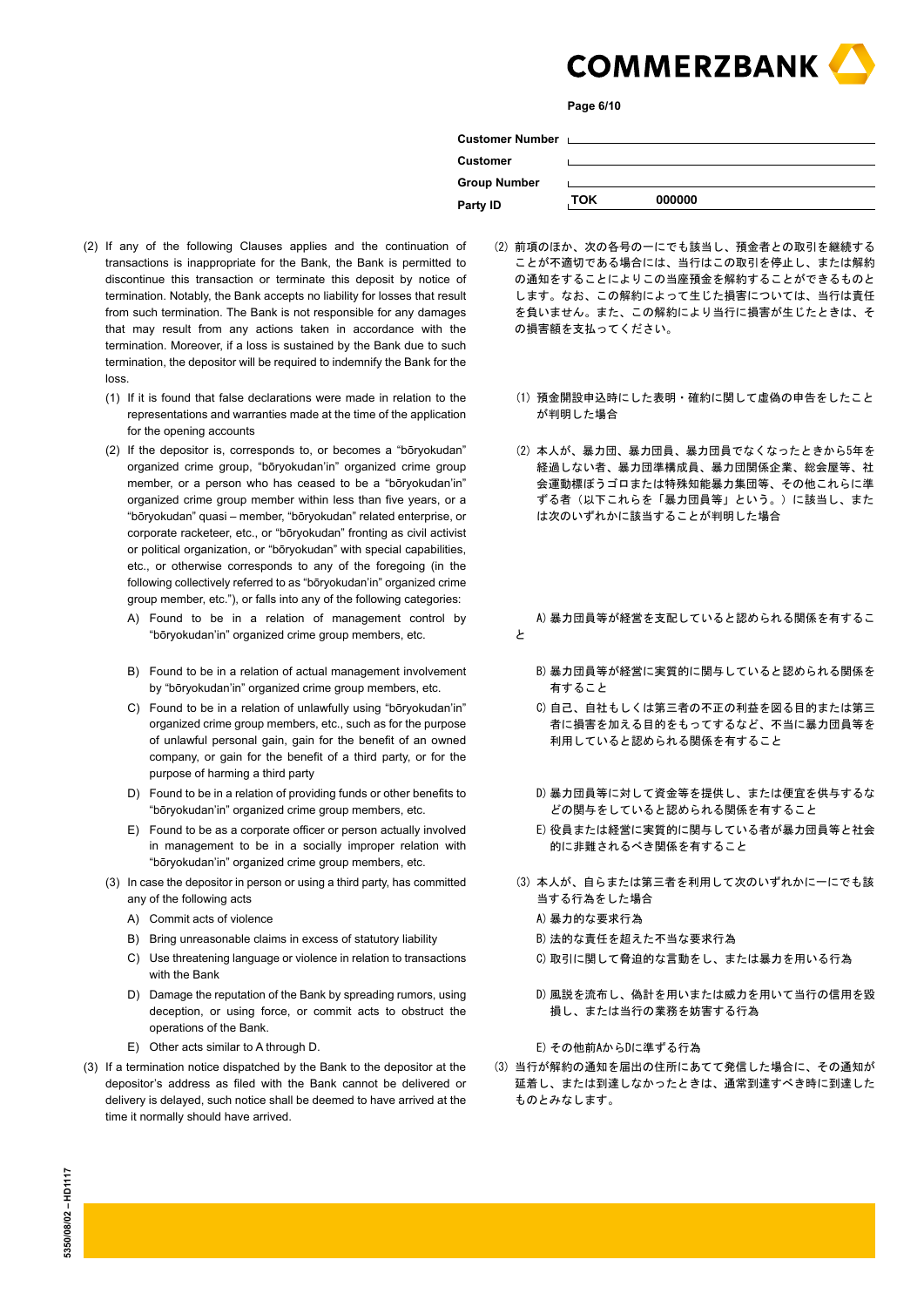

**Page 7/10**

| Customer Number Letter Letter Management Customer |     |        |  |
|---------------------------------------------------|-----|--------|--|
| Customer                                          |     |        |  |
| <b>Group Number</b>                               |     |        |  |
| Party ID                                          | ток | 000000 |  |

(4) 手形交換所の取引停止処分を受けたために、当行が解約する場合に は、到達のいかんにかかわらず、その通知を発信したときに解約され

(4) If the Bank terminates the Current Account in accordance with the rules and regulations of a Clearing House demanding the suspension of transactions with the depositor, that termination shall take effect immediately upon dispatch of the Bank's termination notice, regardless of whether the notice reaches the depositor.

# Article 24 (Post-Termination Procedure)

- (1) Once the Current Account has been terminated, the Bank is not responsible for payment of checks or promissory notes drawn by the depositor or bills of exchange accepted by the depositor prior to the termination.
- (2) Once the Current Account has been terminated, the depositor shall immediately return all unused check, promissory note, and bill of exchange forms to the Depository Office, and at the same time settle the Current Account.

#### Article 25 (Clearing House Rules)

- (1) In addition to the terms of these Terms and Conditions of Current Accounts, Current Account transactions are also subject to the rules and regulations of the applicable Clearing House.
- (2) When the applicable Clearing House implements emergency measures due to unavoidable circumstances such as natural disasters or other local/national emergencies, then the Bank may take appropriate actions in accordance with these measures, such as paying promissory notes or bills of exchange presented for payment after the prescribed period for presentation has elapsed notwithstanding Article 7, Paragraph 1, by debiting the Current Account.
- (3) The Bank is not responsible for any damages that may result from any actions taken in accordance with the preceding Paragraph.

#### Article 26 (Records at the Credit Information Center)

If the depositor is an individual, any of the events enumerated below which affect the depositor will be entered and kept on file for five years (except in the case of item iii, on which information will be kept for six months) at the Credit Information Center operated by the Banker's Association. Each of the members of the Credit Information Center and each member of those credit information institutions to which the Credit Information Center is linked may utilize such information in connection with its transactions.

- i. Termination of the Current Account due to a decline in the depositor's credit standing as a result of attachment, provisional attachment, suspension of payment, bankruptcy, etc.:
- ii. Suspension of the depositor's transactions with banks and similar institutions due to an order of a Clearing House;
- iii. Appearance of the depositor's name in a Clearing House's report of dishonored cases.

第24条(取引終了後の処理)

たものとします。

- (1) この取引が終了した場合には、その終了前に振出された約束手形、小 切手または引受けられた為替手形であっても、当行はその支払義務を 負いません。
- (2) 前項の場合には、未使用の手形用紙、小切手用紙は直ちに当店へ返却 するとともに、当座勘定の決済を完了してください。

#### 第25条(手形交換所規則による取扱い)

- (1) この取引については、前各条のほか、関係のある手形交換所の規則 に従って処理するものとします。
- (2) 関係のある手形交換所で災害、事変等やむをえない事由により緊急 措置がとられている場合には、第7条の第1項にかかわらず、呈示期間 を経過した手形についても当座勘定から支払うことができるなど、そ の緊急措置に従って処理するものとします。
- (3) 前項の取扱いによって生じた損害については、当行は責任を負いま せん。

# 第26条(個人信用情報センターへの登録)

 個人取引の場合において、次の各号の事由が一つでも生じたときは、 その事実を銀行協会の運営する個人信用情報センターに5年間(ただ し、第3号の事由の場合のみ6か月間)登録し、同センターの加盟会員 ならびに同センターと提携する個人信用情報機関の加盟会員は自己の 取引上の判断のため利用できるものとします。

 1. 差押、仮差押、支払停止、破産等信用欠如を理由として解約され たとき。

- 2. 手形交換所の取引停止処分を受けたとき。
- 3. 手形交換所の不渡報告に掲載されたとき。

以上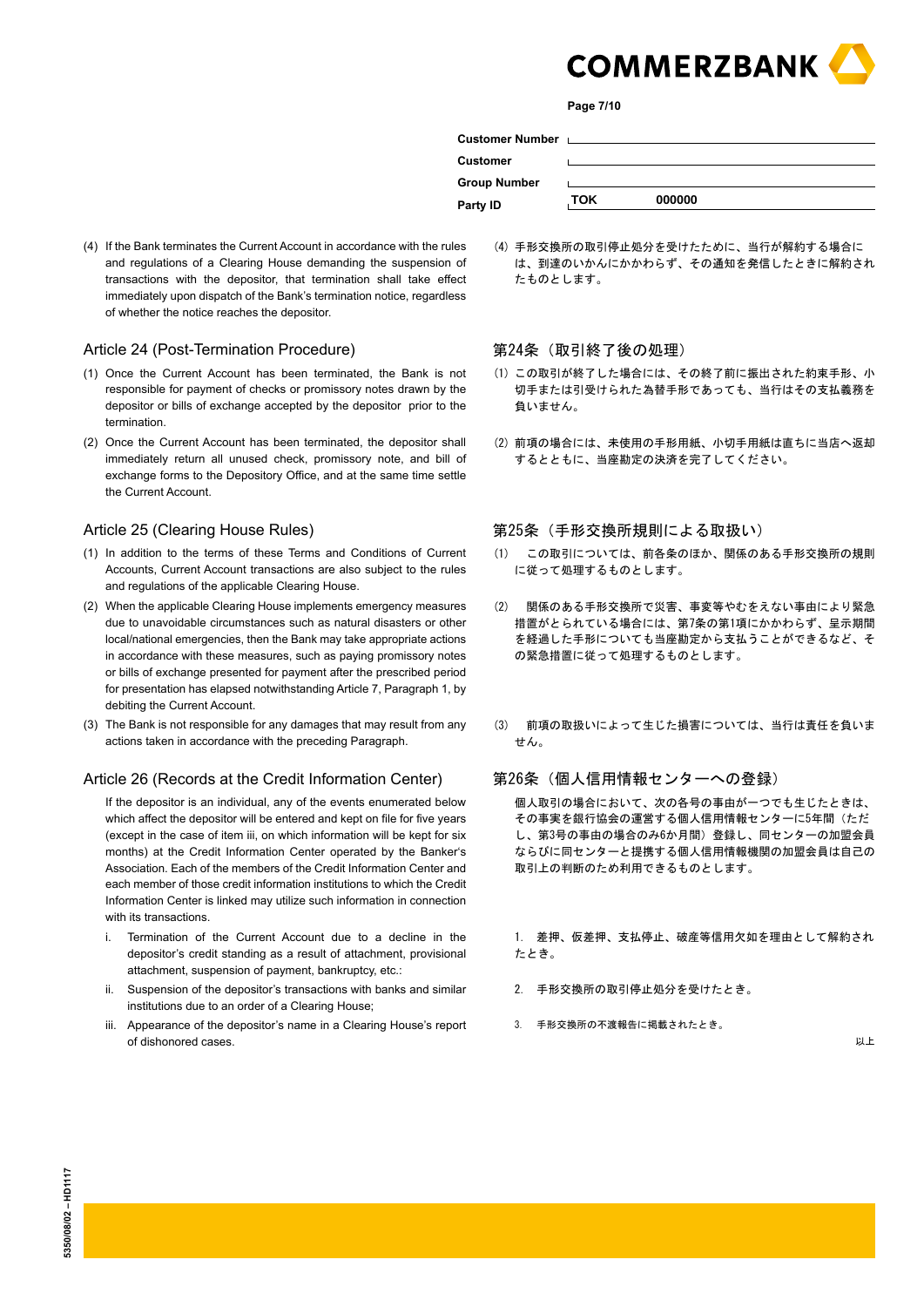

**Page 8/10**

| Customer Number Laterature and Customer Number |            |        |
|------------------------------------------------|------------|--------|
| <b>Customer</b>                                |            |        |
| <b>Group Number</b>                            |            |        |
| Party ID                                       | <b>TOK</b> | 000000 |
|                                                |            |        |

# Article 27 (Consent to Disclose)

Without prejudice to the Bank's rights to disclose at law, the depositor consents to the Bank disclosing relevant information relating to it and any of its account(s), investments, dealings and/or transactions with the Bank:

- (1) to the Bank's head office, any other branches of Commerzbank Aktiengesellschaft and/or the Bank's affiliates and related corporations (collectively and together with the Bank, the "**Bank Group**"), whether for joint-use purposes or otherwise;
- (2) to any person to whom information is required to be disclosed in connection with, and for the purposes of, any litigation, arbitration, administrative or other investigations, proceedings or disputes involving or pertaining to the depositor;
- (3) where the Bank considers it necessary in connection with the provision of services to the depositor, and on a confidential basis, to any broker, agent, custodian, market exchange, clearing house, trade repository, professional adviser, auditor, consultant, contractor or any other person providing services to the Bank or to a member of the Bank Group, whether under an outsourcing arrangement or otherwise;
- (4) to any person as and when the Bank is required to do so by applicable law and/or regulations, intergovernmental treaties and/or bilateral agreements with foreign authorities and where required or necessary to any nation or government, any state or political subdivision thereof or any entity, authority or agency exercising executive, judicial, regulatory, or administrative functions and their respective agents;
- (5) to any of the Bank's actual or prospective assignees or transferees in respect of any of the Bank's rights and/or obligations toward the depositor;
- (6) to any person who is a surety or who has given security for the Depositor's liabilities and obligations to the Bank; and/or
- (7) any person under a duty of confidentiality to the Bank who has undertaken to keep such information confidential,

in each case whether the recipient is located in Japan or elsewhere and irrespective of whether the laws regarding confidentiality, banking secrecy or data protection are more or less stringent in the place to which the information is transferred. The depositor further acknowledges and agree that (A) each recipient to whom the Bank or any other Bank Group member has disclosed any such information may also disclose any or all such information pursuant to any applicable laws or regulations in Japan or elsewhere with which such recipient is required or expected to comply and (B) each member of the Bank Group may communicate all or any such information as it may consider useful or necessary to any other member of the Bank Group or its or their respective service provider(s).

#### 第27条(開示の同意)

 法律に基づき開示する当行の権利に影響を及ぼすことなく、預金者 は、当行が、預金者に関連する口座、投資、取引、及び/又は、当行と の取引に関する情報を、以下の各号の者に対して、開示することにつ き同意するものとします。

- (1) 共同利用目的もしくはそれ以外の目的であるかにかかわらず、当行の 本店、コメルツ銀行のその他の支店、及び/又は当行の関連会社(以 下、当行と総称して、「当行グループ」という。)
- (2) 預金者が関与又は関係する訴訟、仲裁、行政、その他の調査、手続 き、又は紛争に関連して、情報を開示される必要がある者
- (3) 預金者へのサービスの提供に関連して当行が必要と判断し、かつ機密 にする場合において、ブローカー、代理店、証券保管機関、為替市 場、手形交換所、取引情報蓄積機関、専門アドバイザー、監査人、コ ンサルタント、請負業者、その他当行にサービスを提供する者、又 は、当行グループのメンバー(外部委託契約に基づくか否かにかかわ らない。)
- (4) 適用される法律、規則、政府間条約、及び/又は、外国当局との二国間 協定において必要とされる場合、又は、国家、政府、州又は政府の下 位部門、又は行政、司法、監督、管理機能を行使する組織、官庁、機 関、及びそれらの代理人において必要となる場合における、その対象 者
- (5) 預金者に対する当行の権利義務の現在又は将来予想される譲受人
- (6) 預金者の当行に対する債務及び義務についての保証人又は担保を提供 した者
- (7) 当行に対する秘密保持義務に基づいて、開示される情報について秘密 を保持することに同意した者

 上記は、情報受領者が日本にいるか、国外にいるかにかかわらず、及 び秘密保持、銀行秘密、データ保護に関する法律が、情報が移転され る場所においてより厳格かそうでないかにかかわらない。預金者は更 に、(A)当行又は他の当行グループのメンバーが情報を開示した情報受 領者が、日本において適用される法や規則又は当該情報受領者が遵守 することが求められる国の法律に基づき、当該情報を開示することが できること、(B)当行グループの各メンバーは、当行グループの他のメ ンバー又はその各サービスプロバイダーにおいて有用又は必要と思わ れるすべての情報を開示することができることについて同意するもの とします。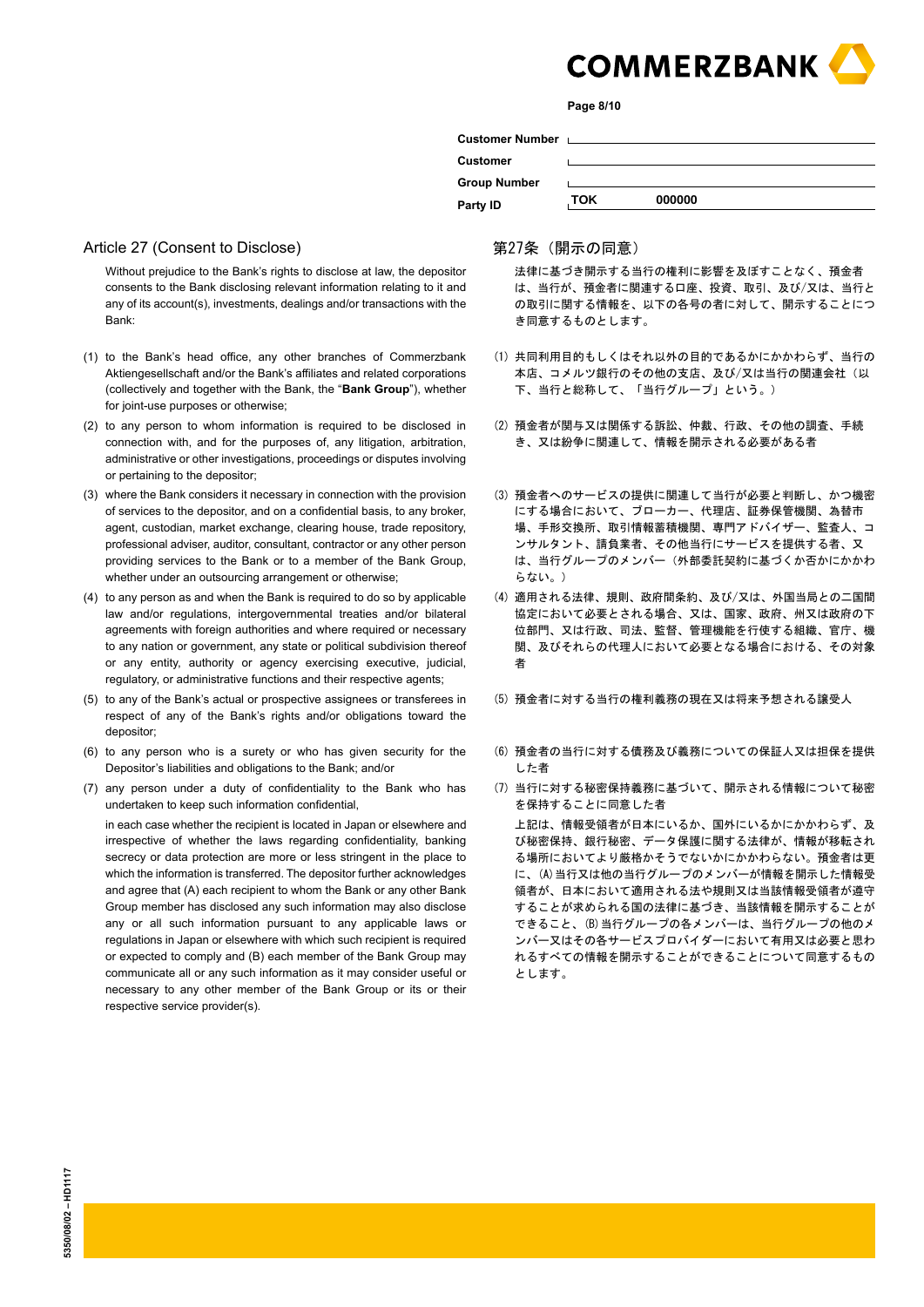

**Page 9/10**

| <b>Customer Number</b> |     |        |
|------------------------|-----|--------|
| <b>Customer</b>        |     |        |
| <b>Group Number</b>    |     |        |
| Party ID               | ток | 000000 |

#### Article 28 (Personal Data)

Where the depositor has provided the Bank with personal data of any individual:

- (1) the depositor represents and warrants to the Bank that the depositor has (i) notified all the Relevant Individuals of the purposes for which data will be collected, processed, used or disclosed as described below in this Article; and (ii) obtained each such individual's consent for, and hereby consents on behalf of such individual to, the collection, processing, use and disclosure of his/her personal data by the Bank, in each case, in accordance with or for the purposes of this clause, and confirms that the depositor is authorised by each such individual to provide such consent on his/her behalf; and
- (2) the depositor agrees and undertakes to notify the Bank promptly upon the depositor becoming aware of the withdrawal by the Relevant Individual of his/her consent to the collection, processing, use and/or disclosure by the Bank of any personal data provided by the depositor to the Bank.

Any consent given pursuant to these General Business Conditions in relation to personal data shall, subject to all applicable laws and regulations, survive death, incapacity, bankruptcy or insolvency of any such individual and the termination of the banking relationship between the Bank and the depositor.

For the purposes of these General Business Conditions, personal data includes the following information and data:

- (A) personal data about the depositor's beneficial owners, partners, directors, officers or authorised signatories, call-back nominees, dealers, employees, depositors, payors, payees, guarantors, other security providers and other natural persons related to the Depositor (collectively all of the foregoing who are natural persons, "Relevant Individuals"). Such personal data may include names, identification particulars, date of birth, contact details and other relevant personal information;
- (B) information and data generated in the ordinary course of the banking relationship with the Bank, for example, when a Relevant Individual gives instructions, writes checks, transfers funds, deposits money, or arranges banking/credit facilities in connection with the depositor. Such personal data may include signatures, answers to questions intended for security verification, emergency contact numbers or call back contact details;
- (C) information and data collected when a Relevant Individual participates in events organised by the Bank for its corporate depositors, such as functions, seminars, or other similar events;
- (D) as may be collected by the Bank from time to time from (a) corporate depositors, (b) third parties, including Relevant Individuals and/ or (c) publicly available sources including credit bureaus.
- (3) Personal data of a Relevant Individual may be processed, kept, transferred or disclosed in and to any country as the Bank considers appropriate, in accordance with the applicable laws of Japan and in accordance with the local practices and laws, rules and regulations (including governmental acts and orders) in such country.

Personal data may be used and disclosed, including to places in or outside Japan for the following purposes:

# 第28条 (個人データ)

 預金者が当行に個人の個人データを提供する場合には、以下の各号に 掲げる事項の全てを遵守するものとします。

- (1) 預金者は、当行に対して、(i)以下に定義する関係者にデータが収集され、取り 扱われ、利用され、又は開示される目的が本条において規定されるとおりである ことを通知し、(ii)本条にしたがった、又は本条の目的に沿った当行による個人 データの収集、取扱い、利用及び開示について、①当該各関係者の同意を取得 し、又は②ここに当該個人のために同意したうえ、預金者が当該個人のために当 該同意を提供することについて当該個人から権限を取得していることを確認する こと、について、表明し、かつ保証する。
- (2) 預金者は、預金者から当行に提供された関係者の個人データにつき、当行が収集 し、取扱い、利用し、開示することにかかる同意を撤回することを認識した場合 には、当行に対して、速やかに通知することを引き受け、かつ同意する。

 この当座勘定規定により個人データに関して与えられた同意は、すべての適用さ れる法令、当該個人の生存、死亡、行為能力の有無、破産又は支払不能、及び、 当行と預金者の銀行取引の終了の事由に服するものとします。

 この当座勘定規定においては、個人データとは、以下に記載する情報及びデータ を含むものとします。

- (A) 預金者の受益者、パートナー、取締役、執行役、又は署名権者、窓口担当者、デ ィーラー、従業員、保管人、支払人、受取人、保証人、他の担保提供者及び預金 者に関連する他の自然人(以下総称して「関係者」という。)についての個人デ ータ。当該個人データには、氏名、識別事項、生年月日、連絡先詳細、及び、他 の関連する個人情報を含みます。
- (B) 当行との通常の銀行取引の過程において生成される情報及びデータ。たとえば、 これらの情報は、預金者に関連し、関係者が指示し、小切手に記入し、送金し、 預金し、又は銀行/クレジット施設をアレンジしたときに生成される。これらの 個人データは、署名、セキュリティ措置のための質問に対する回答、緊急連絡 先、コールバック連絡先を含みます。
- (C) 会合、セミナー及びそれに類似するイベント等当行が法人顧客向けに開催するイ ベントに関係者が参加する際に収集される情報及びデータ。
- (D) 当行が(a)法人預金者、(b)関係者を含む第三者、及び/又は(c)信用情報機関を含 む公的に利用可能な情報源から随時収集する情報及びデータ。
- (3) 関係者の個人データは、日本の適用法令並びに現地の実務及び法令(当局の行為 及び命令を含む。)に従って、当行が適切と判断するいかなる国においても取り 扱われ、保存され、いかなる国に対しても移転され、開示されうるものとしま す。

 個人データは、以下の目的のために日本国内又は国外において利用され、開示さ れるものとします。